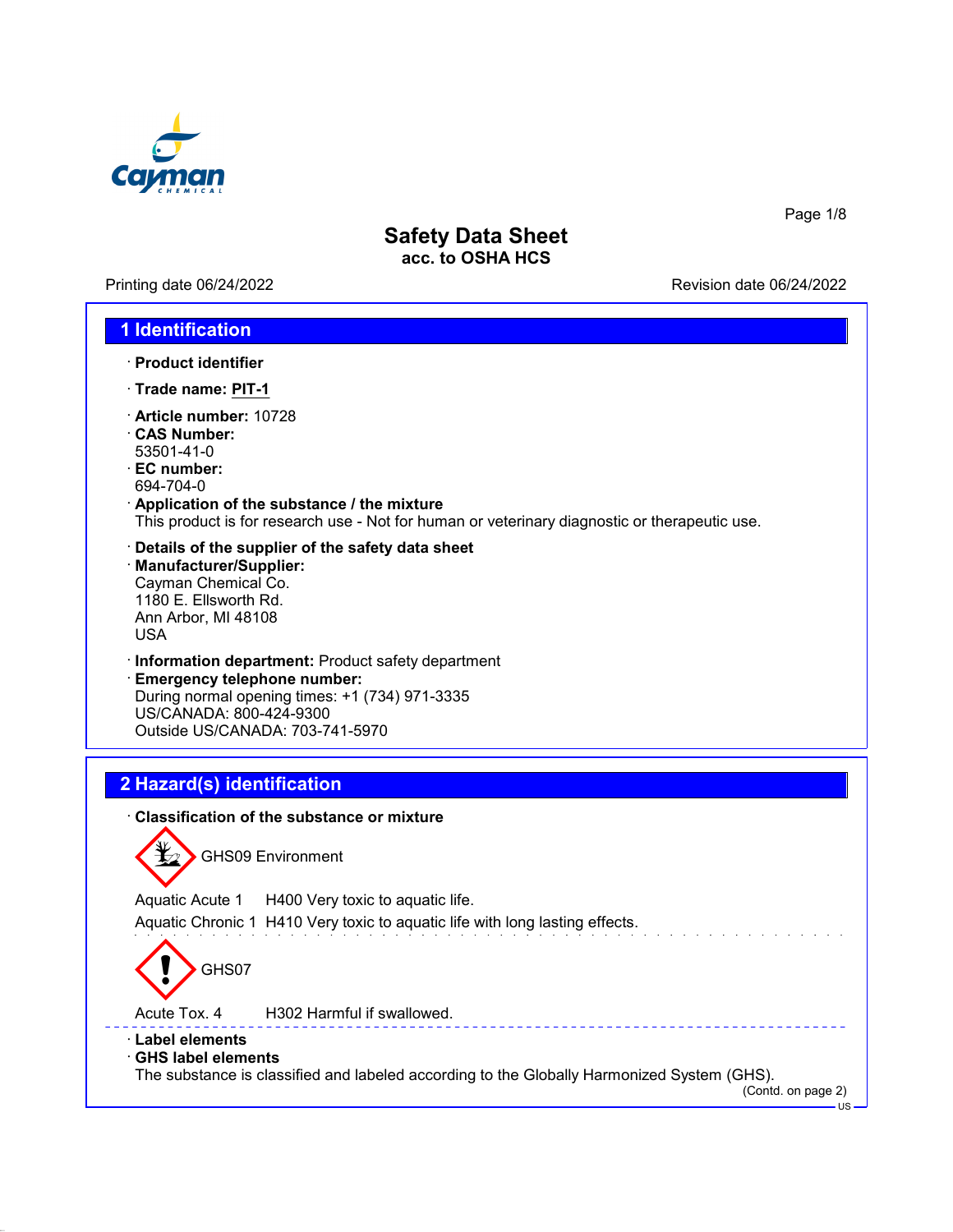Printing date 06/24/2022 **Printing date 06/24/2022** 

**Trade name: PIT-1**

| · Hazard pictograms                                                                                                                                                                                                                                                                                                                                                                                                                                                                                                                                                                                                                                                                                       | (Contd. from page 1) |
|-----------------------------------------------------------------------------------------------------------------------------------------------------------------------------------------------------------------------------------------------------------------------------------------------------------------------------------------------------------------------------------------------------------------------------------------------------------------------------------------------------------------------------------------------------------------------------------------------------------------------------------------------------------------------------------------------------------|----------------------|
|                                                                                                                                                                                                                                                                                                                                                                                                                                                                                                                                                                                                                                                                                                           |                      |
| GHS09<br>GHS07                                                                                                                                                                                                                                                                                                                                                                                                                                                                                                                                                                                                                                                                                            |                      |
| <b>Signal word Warning</b><br>$\cdot$ Hazard statements<br>H302 Harmful if swallowed.<br>H400 Very toxic to aquatic life.<br>H410 Very toxic to aquatic life with long lasting effects.<br><b>Precautionary statements</b><br>P <sub>264</sub><br>Wash thoroughly after handling.<br>P270<br>Do not eat, drink or smoke when using this product.<br>Avoid release to the environment.<br>P273<br>P301+P312 If swallowed: Call a poison center/doctor if you feel unwell.<br>P330<br>Rinse mouth.<br>P391<br>Collect spillage.<br>P501<br>Dispose of contents/container in accordance with local/regional/national/international<br>regulations.<br>· Classification system:<br>NFPA ratings (scale 0 - 4) |                      |
| Health = $2$<br>$Fire = 0$<br>Reactivity = $0$                                                                                                                                                                                                                                                                                                                                                                                                                                                                                                                                                                                                                                                            |                      |
| HMIS-ratings (scale 0 - 4)                                                                                                                                                                                                                                                                                                                                                                                                                                                                                                                                                                                                                                                                                |                      |
| <b>HEALTH</b><br>$\boxed{2}$<br>Health $= 2$<br>$\boxed{0}$<br>Fire $= 0$<br><b>FIRE</b><br>Reactivity = $0$<br>REACTIVITY <sup>0</sup>                                                                                                                                                                                                                                                                                                                                                                                                                                                                                                                                                                   |                      |
| <b>Other hazards</b><br>· Results of PBT and vPvB assessment<br>· PBT: Not applicable.<br>· vPvB: Not applicable.                                                                                                                                                                                                                                                                                                                                                                                                                                                                                                                                                                                         |                      |
|                                                                                                                                                                                                                                                                                                                                                                                                                                                                                                                                                                                                                                                                                                           |                      |
| 3 Composition/information on ingredients                                                                                                                                                                                                                                                                                                                                                                                                                                                                                                                                                                                                                                                                  |                      |
| <b>Chemical characterization: Substances</b><br><b>CAS No. Description</b><br>53501-41-0 PIT-1<br>· Identification number(s)<br>EC number: 694-704-0                                                                                                                                                                                                                                                                                                                                                                                                                                                                                                                                                      |                      |
|                                                                                                                                                                                                                                                                                                                                                                                                                                                                                                                                                                                                                                                                                                           |                      |

# **4 First-aid measures**

- · **Description of first aid measures**
- · **General information:**

Symptoms of poisoning may even occur after several hours; therefore medical observation for at least 48 hours after the accident.

(Contd. on page 3)

US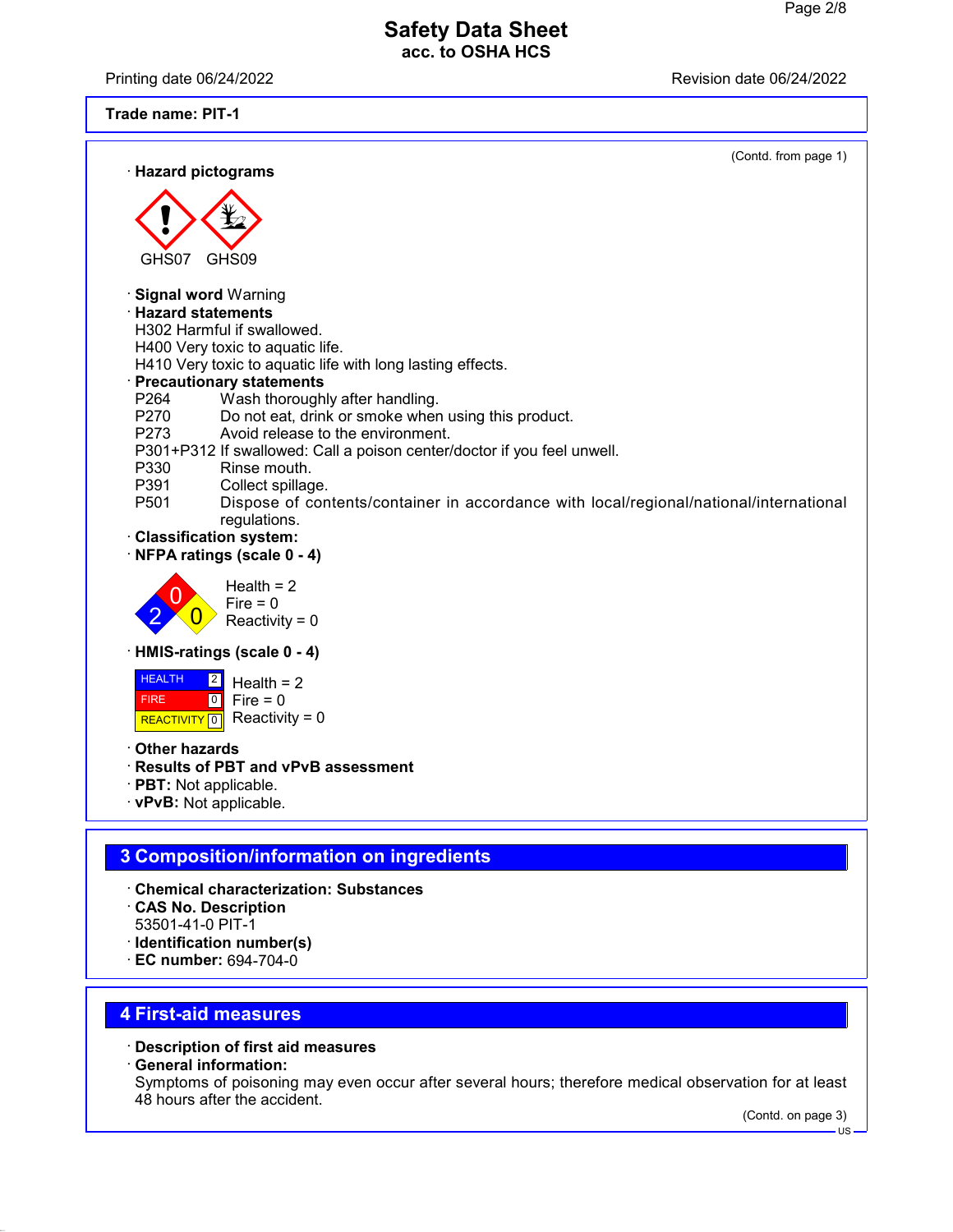Printing date 06/24/2022 **Printing date 06/24/2022** 

(Contd. from page 2)

**Trade name: PIT-1**

- · **After inhalation:** Supply fresh air; consult doctor in case of complaints.
- · **After skin contact:** Generally the product does not irritate the skin.
- · **After eye contact:** Rinse opened eye for several minutes under running water.
- · **After swallowing:** Immediately call a doctor.
- · **Information for doctor:**
- · **Most important symptoms and effects, both acute and delayed** May cause anemia, cough, CNS depression, drowsiness, headache, heart damage, lassitude (weakness, exhaustion), liver damage, narcosis, reproductive effects, teratogenic effects. No further relevant information available.
- · **Indication of any immediate medical attention and special treatment needed** No further relevant information available.

## **5 Fire-fighting measures**

- · **Extinguishing media**
- · **Suitable extinguishing agents:** Use fire fighting measures that suit the environment. A solid water stream may be inefficient.
- · **Special hazards arising from the substance or mixture** No further relevant information available.
- · **Advice for firefighters**
- · **Protective equipment:** No special measures required.

### **6 Accidental release measures**

- · **Personal precautions, protective equipment and emergency procedures** Not required.
- · **Environmental precautions:** Inform respective authorities in case of seepage into water course or sewage system. Do not allow to enter sewers/ surface or ground water.
- · **Methods and material for containment and cleaning up:** Pick up mechanically.
- · **Reference to other sections**
- See Section 7 for information on safe handling.
- See Section 8 for information on personal protection equipment.
- See Section 13 for disposal information.
- · **Protective Action Criteria for Chemicals**
- · **PAC-1:** Substance is not listed.
- · **PAC-2:** Substance is not listed.
- · **PAC-3:** Substance is not listed.

## **7 Handling and storage**

- · **Handling:**
- · **Precautions for safe handling**
- No special precautions are necessary if used correctly.
- Avoid breathing dust/fume/gas/mist/vapours/spray.
- Avoid prolonged or repeated exposure.
- Keep away from sources of ignition.
- Take precautionary measures against static discharge.re.
- · **Information about protection against explosions and fires:** No special measures required.
- · **Conditions for safe storage, including any incompatibilities**
- · **Storage:** Store in accordance with information listed on the product insert.
- · **Requirements to be met by storerooms and receptacles:** No special requirements.

(Contd. on page 4)

US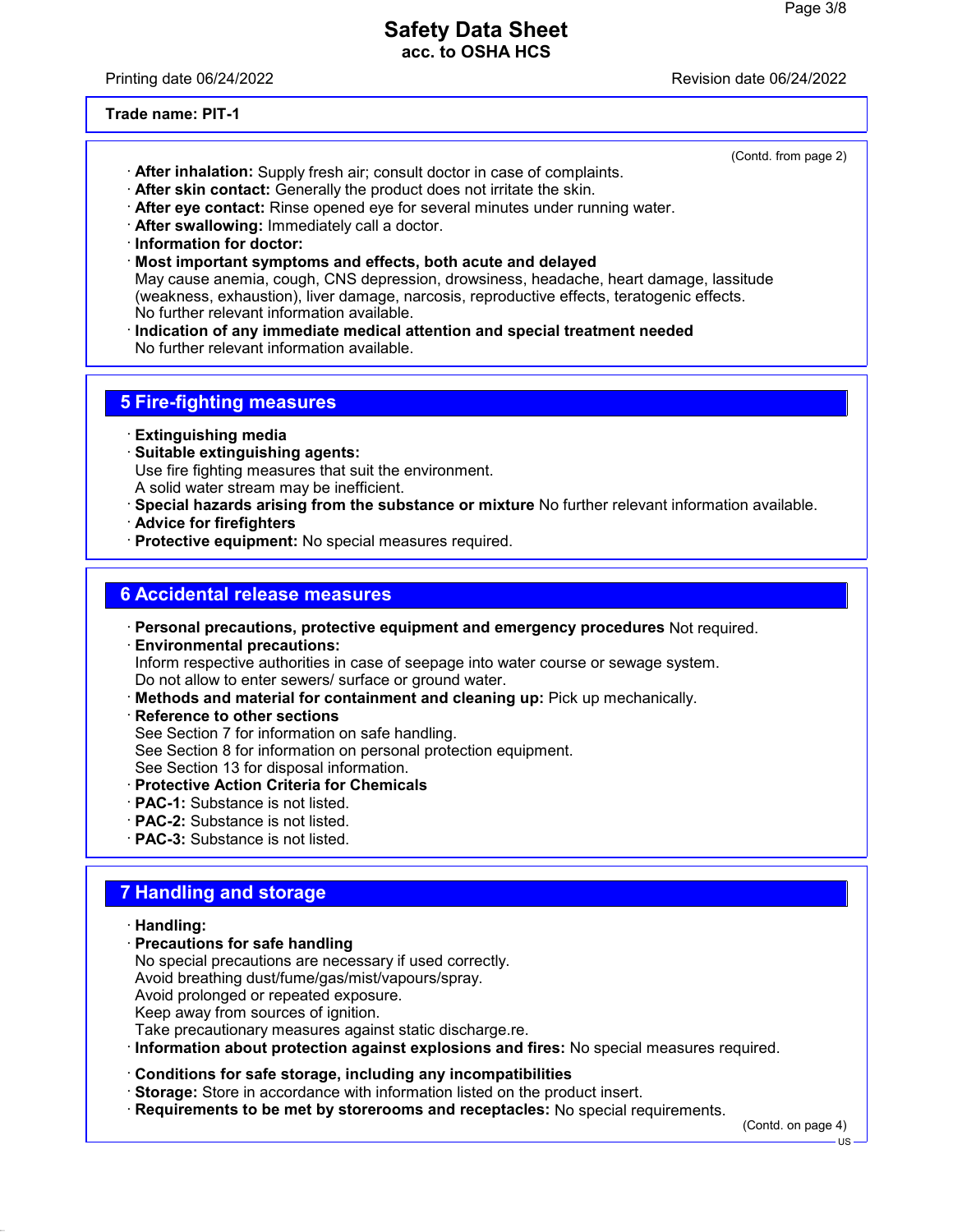Printing date 06/24/2022 Revision date 06/24/2022

(Contd. from page 3)

**Trade name: PIT-1**

- · **Information about storage in one common storage facility:** Not required.
- · **Further information about storage conditions:** None.
- · **Specific end use(s)** No further relevant information available.

#### **8 Exposure controls/personal protection**

· **Additional information about design of technical systems:** No further data; see item 7.

- · **Control parameters**
- · **Components with limit values that require monitoring at the workplace:** Not required.
- · **Additional information:** The lists that were valid during the creation were used as basis.
- · **Exposure controls**
- · **Personal protective equipment:**
- · **General protective and hygienic measures:** Wash hands before breaks and at the end of work.
- · **Breathing equipment:** Not required.
- · **Protection of hands:**

The glove material has to be impermeable and resistant to the product/ the substance/ the preparation. Due to missing tests no recommendation to the glove material can be given for the product/ the preparation/ the chemical mixture.

Selection of the glove material on consideration of the penetration times, rates of diffusion and the degradation

· **Material of gloves**

The selection of the suitable gloves does not only depend on the material, but also on further marks of quality and varies from manufacturer to manufacturer.

· **Penetration time of glove material**

The exact break through time has to be found out by the manufacturer of the protective gloves and has to be observed.

· **Eye protection:** Not required.

| 9 Physical and chemical properties                    |                           |                    |  |
|-------------------------------------------------------|---------------------------|--------------------|--|
| Information on basic physical and chemical properties |                           |                    |  |
| <b>General Information</b>                            |                           |                    |  |
| · Appearance:                                         |                           |                    |  |
| Form:                                                 | Solid                     |                    |  |
| Color:                                                | Not determined.           |                    |  |
| · Odor:                                               | Characteristic            |                    |  |
| · Structural Formula                                  | C14H10CIN3O4S             |                    |  |
| · Molecular Weight                                    | 351.8 g/mol               |                    |  |
| Odor threshold:                                       | Not determined.           |                    |  |
| · pH-value:                                           | Not applicable.           |                    |  |
| Change in condition                                   |                           |                    |  |
| <b>Melting point/Melting range:</b>                   | Undetermined.             |                    |  |
| <b>Boiling point/Boiling range:</b>                   | Undetermined.             |                    |  |
| · Flash point:                                        | Not applicable.           |                    |  |
| · Flammability (solid, gaseous):                      | Product is not flammable. |                    |  |
| · Decomposition temperature:                          | Not determined.           |                    |  |
|                                                       |                           | (Contd. on page 5) |  |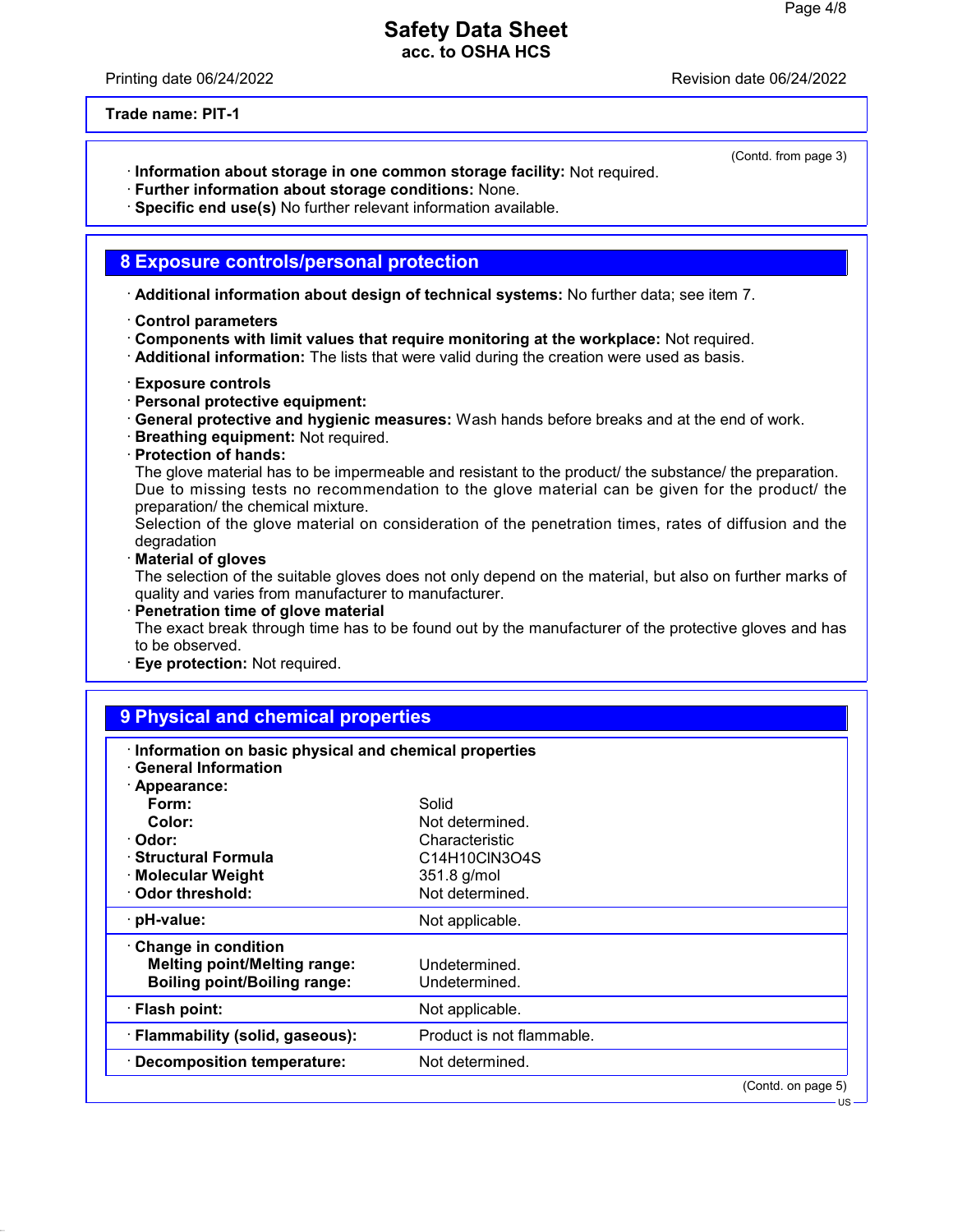Printing date 06/24/2022 Revision date 06/24/2022

**Trade name: PIT-1**

|                                                            | (Contd. from page 4)                                                                   |  |
|------------------------------------------------------------|----------------------------------------------------------------------------------------|--|
| · Auto igniting:                                           | Not determined.                                                                        |  |
| · Danger of explosion:                                     | Product does not present an explosion hazard.                                          |  |
| $\cdot$ Explosion limits:                                  |                                                                                        |  |
| Lower:                                                     | Not determined.                                                                        |  |
| Upper:                                                     | Not determined.                                                                        |  |
| · Vapor pressure:                                          | Not applicable.                                                                        |  |
| · Density:                                                 | Not determined.                                                                        |  |
| <b>Relative density</b>                                    | Not determined.                                                                        |  |
| · Vapor density                                            | Not applicable.                                                                        |  |
| <b>Evaporation rate</b>                                    | Not applicable.                                                                        |  |
| · Solubility in / Miscibility with                         |                                                                                        |  |
| Water:                                                     | Not determined.                                                                        |  |
| · Partition coefficient (n-octanol/water): Not determined. |                                                                                        |  |
| · Viscosity:                                               |                                                                                        |  |
| Dynamic:                                                   | Not applicable.                                                                        |  |
| Kinematic:                                                 | Not applicable.                                                                        |  |
| <b>SOLUBILITY</b>                                          | DMF: 20 mg/ml; DMSO: 20 mg/ml; DMSO:PBS(pH7.2) (1:1):<br>0.5 mg/ml; Ethanol: 0.5 mg/ml |  |
| <b>⋅ Other information</b>                                 | No further relevant information available.                                             |  |

## **10 Stability and reactivity**

· **Reactivity** No further relevant information available.

- · **Chemical stability**
- · **Thermal decomposition / conditions to be avoided:** No decomposition if used according to specifications.
- · **Possibility of hazardous reactions** No dangerous reactions known.
- · **Conditions to avoid** No further relevant information available.
- · **Incompatible materials:** strong oxidizing agents
- · **Hazardous decomposition products:**

carbon dioxide, carbon monoxide, hydrogen chloride gas, nitrogen oxides, sulfur oxides

## **11 Toxicological information**

- · **Information on toxicological effects**
- · **Acute toxicity:**
- · **Primary irritant effect:**
- · **on the skin:** No irritant effect.
- · **on the eye:** No irritating effect.
- · **Sensitization:** No sensitizing effects known.
- · **Additional toxicological information:**
- · **Carcinogenic categories**
- · **IARC (International Agency for Research on Cancer)** Substance is not listed.
- · **NTP (National Toxicology Program)** Substance is not listed.

(Contd. on page 6)

US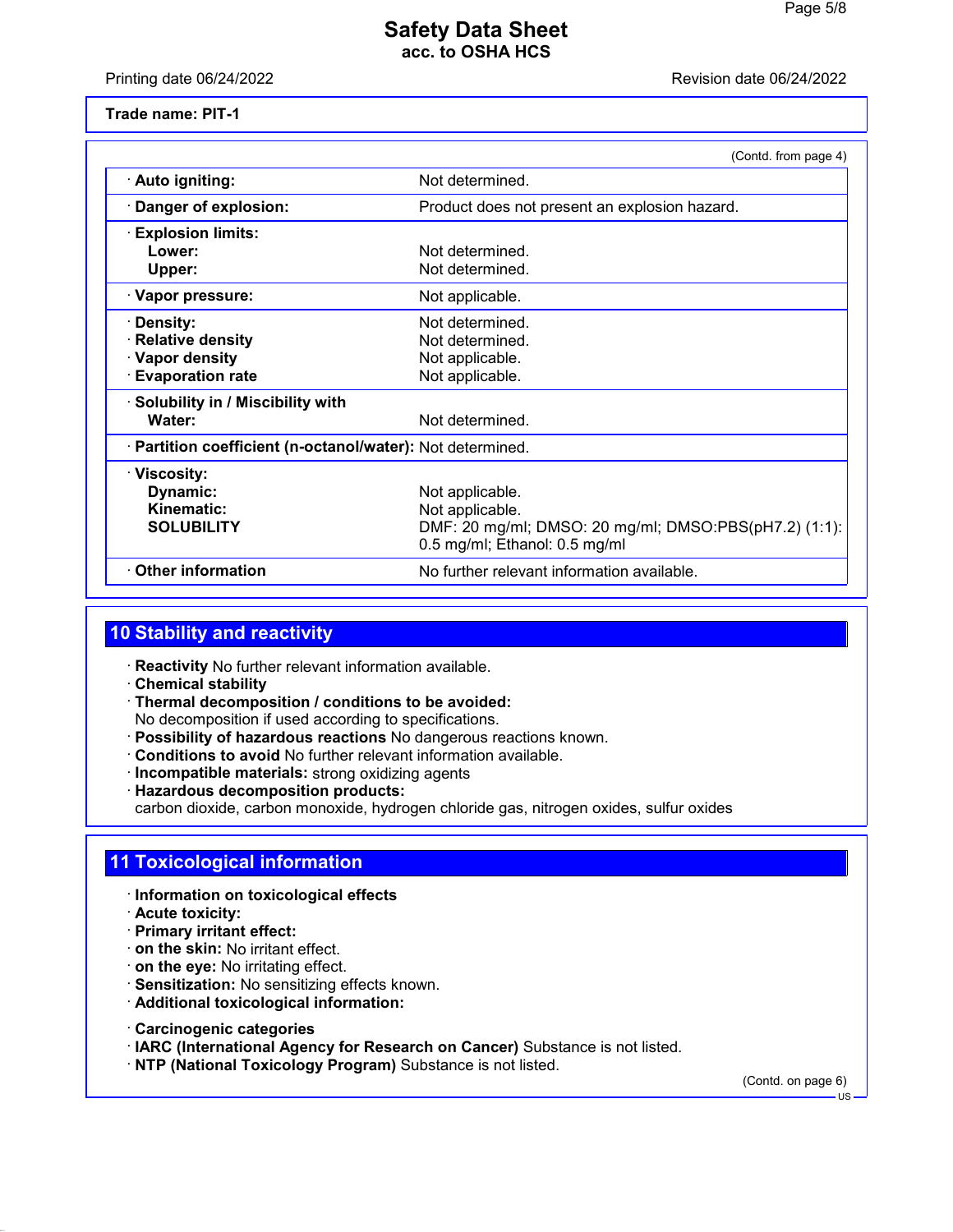Printing date 06/24/2022 Revision date 06/24/2022

**Trade name: PIT-1**

#### · **OSHA-Ca (Occupational Safety & Health Administration)** Substance is not listed.

(Contd. from page 5)

US

## **12 Ecological information**

- · **Toxicity**
- · **Aquatic toxicity:** No further relevant information available.
- · **Persistence and degradability** No further relevant information available.
- · **Behavior in environmental systems:**
- · **Bioaccumulative potential** No further relevant information available.
- · **Mobility in soil** No further relevant information available.
- · **Ecotoxical effects:**
- · **Remark:** Very toxic for fish
- · **Additional ecological information:**
- · **General notes:**

Water hazard class 2 (Self-assessment): hazardous for water Do not allow product to reach ground water, water course or sewage system. Danger to drinking water if even small quantities leak into the ground. Also poisonous for fish and plankton in water bodies.

Very toxic for aquatic organisms

- · **Results of PBT and vPvB assessment**
- · **PBT:** Not applicable.
- · **vPvB:** Not applicable.
- · **Other adverse effects** No further relevant information available.

### **13 Disposal considerations**

· **Waste treatment methods**

· **Recommendation:**

Must not be disposed of together with household garbage. Do not allow product to reach sewage system.

- · **Uncleaned packagings:**
- · **Recommendation:** Disposal must be made according to official regulations.

| 14 Transport information         |                                                                 |
|----------------------------------|-----------------------------------------------------------------|
| · UN-Number<br>· DOT, IMDG, IATA | UN3077                                                          |
| · UN proper shipping name        |                                                                 |
| $\cdot$ DOT, IATA                | Environmentally hazardous substance, solid, n.o.s.<br>$(PIT-1)$ |
| ∴IMDG                            | ENVIRONMENTALLY HAZARDOUS SUBSTANCE,<br>SOLID, N.O.S. (PIT-1)   |
|                                  | (Contd. on page 7)                                              |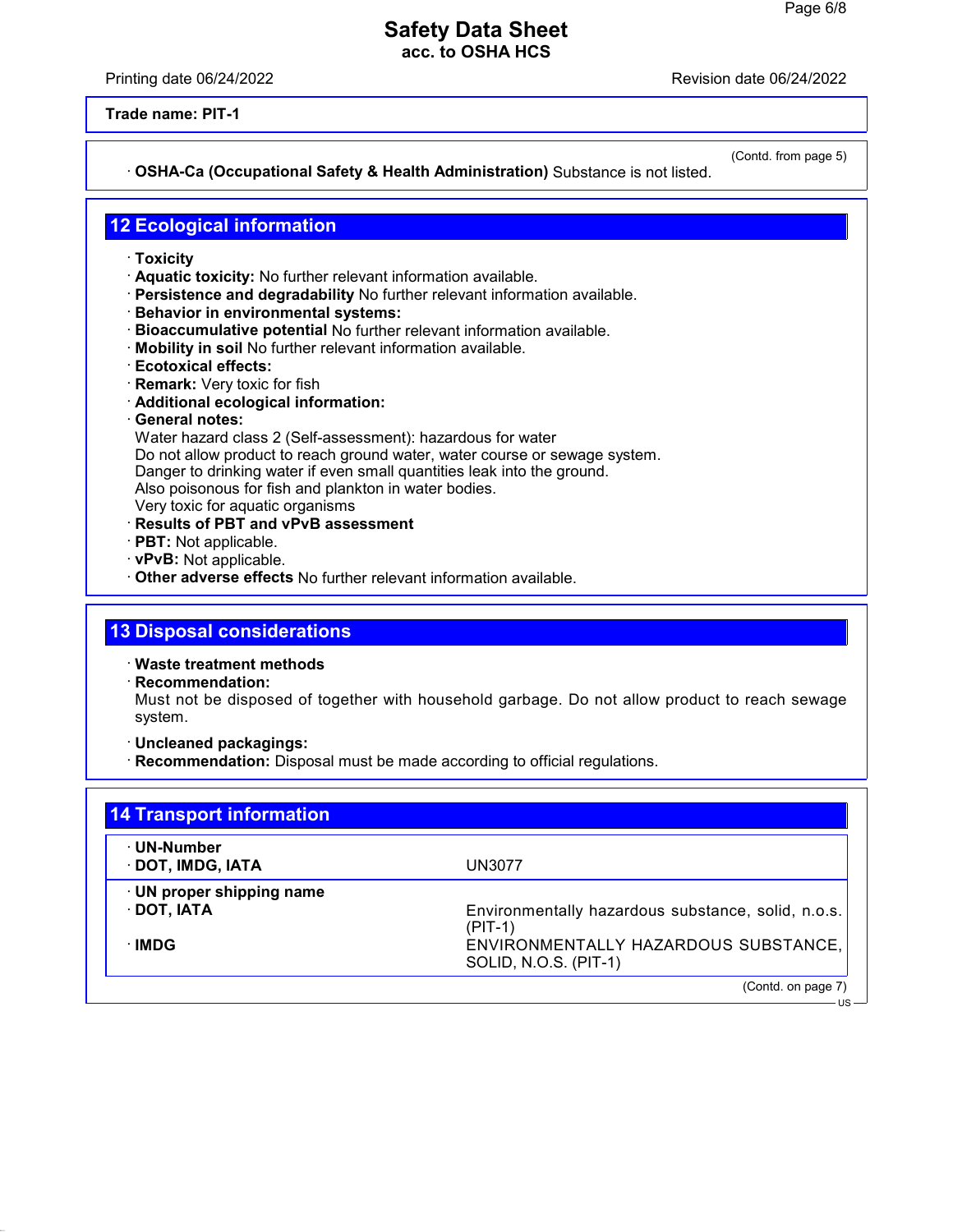Printing date 06/24/2022 Revision date 06/24/2022

**Trade name: PIT-1**

|                                                                                   | (Contd. from page 6)                                                                                                                                                                                                                                                                           |
|-----------------------------------------------------------------------------------|------------------------------------------------------------------------------------------------------------------------------------------------------------------------------------------------------------------------------------------------------------------------------------------------|
| Transport hazard class(es)                                                        |                                                                                                                                                                                                                                                                                                |
| <b>DOT, IMDG</b>                                                                  |                                                                                                                                                                                                                                                                                                |
|                                                                                   |                                                                                                                                                                                                                                                                                                |
|                                                                                   |                                                                                                                                                                                                                                                                                                |
| ∙ Class                                                                           | 9 Miscellaneous dangerous substances and articles                                                                                                                                                                                                                                              |
| · Label                                                                           | 9                                                                                                                                                                                                                                                                                              |
| · IATA                                                                            |                                                                                                                                                                                                                                                                                                |
|                                                                                   |                                                                                                                                                                                                                                                                                                |
| · Class<br>· Label                                                                | 9 Miscellaneous dangerous substances and articles<br>9                                                                                                                                                                                                                                         |
| · Packing group<br>· DOT, IMDG, IATA                                              | Ш                                                                                                                                                                                                                                                                                              |
| <b>Environmental hazards:</b><br>· Special marking (IATA):                        | Symbol (fish and tree)                                                                                                                                                                                                                                                                         |
| · Special precautions for user                                                    | Warning: Miscellaneous dangerous substances and<br>articles                                                                                                                                                                                                                                    |
| · Hazard identification number (Kemler code): 90                                  |                                                                                                                                                                                                                                                                                                |
| <b>EMS Number:</b><br><b>Stowage Category</b>                                     | $F-A, S-F$<br>A                                                                                                                                                                                                                                                                                |
| <b>Stowage Code</b>                                                               | SW23 When transported in BK3 bulk container, see<br>7.6.2.12 and 7.7.3.9.                                                                                                                                                                                                                      |
| Transport in bulk according to Annex II of<br><b>MARPOL73/78 and the IBC Code</b> | Not applicable.                                                                                                                                                                                                                                                                                |
| · Transport/Additional information:                                               |                                                                                                                                                                                                                                                                                                |
| $\cdot$ DOT                                                                       |                                                                                                                                                                                                                                                                                                |
| <b>Quantity limitations</b>                                                       | On passenger aircraft/rail: 400 kg<br>On cargo aircraft only: 400 kg                                                                                                                                                                                                                           |
| <b>IMDG</b>                                                                       |                                                                                                                                                                                                                                                                                                |
| <b>Limited quantities (LQ)</b>                                                    | 5 kg<br>Code: E1                                                                                                                                                                                                                                                                               |
| <b>Excepted quantities (EQ)</b>                                                   | Maximum net quantity per inner packaging: 30 g<br>Maximum net quantity per outer packaging: 1000 g                                                                                                                                                                                             |
| $\cdot$ IATA                                                                      |                                                                                                                                                                                                                                                                                                |
| · Remarks:                                                                        | When sold in quantities of less than or equal to 1 mL,<br>or 1 g, with an Excepted Quantity Code of<br>E1, E2, E4, or E5, this item meets the De Minimis<br>Quantities exemption, per IATA 2.6.10.<br>Therefore packaging does not have to be labeled as<br>Dangerous Goods/Excepted Quantity. |
|                                                                                   | (Contd. on page 8)                                                                                                                                                                                                                                                                             |